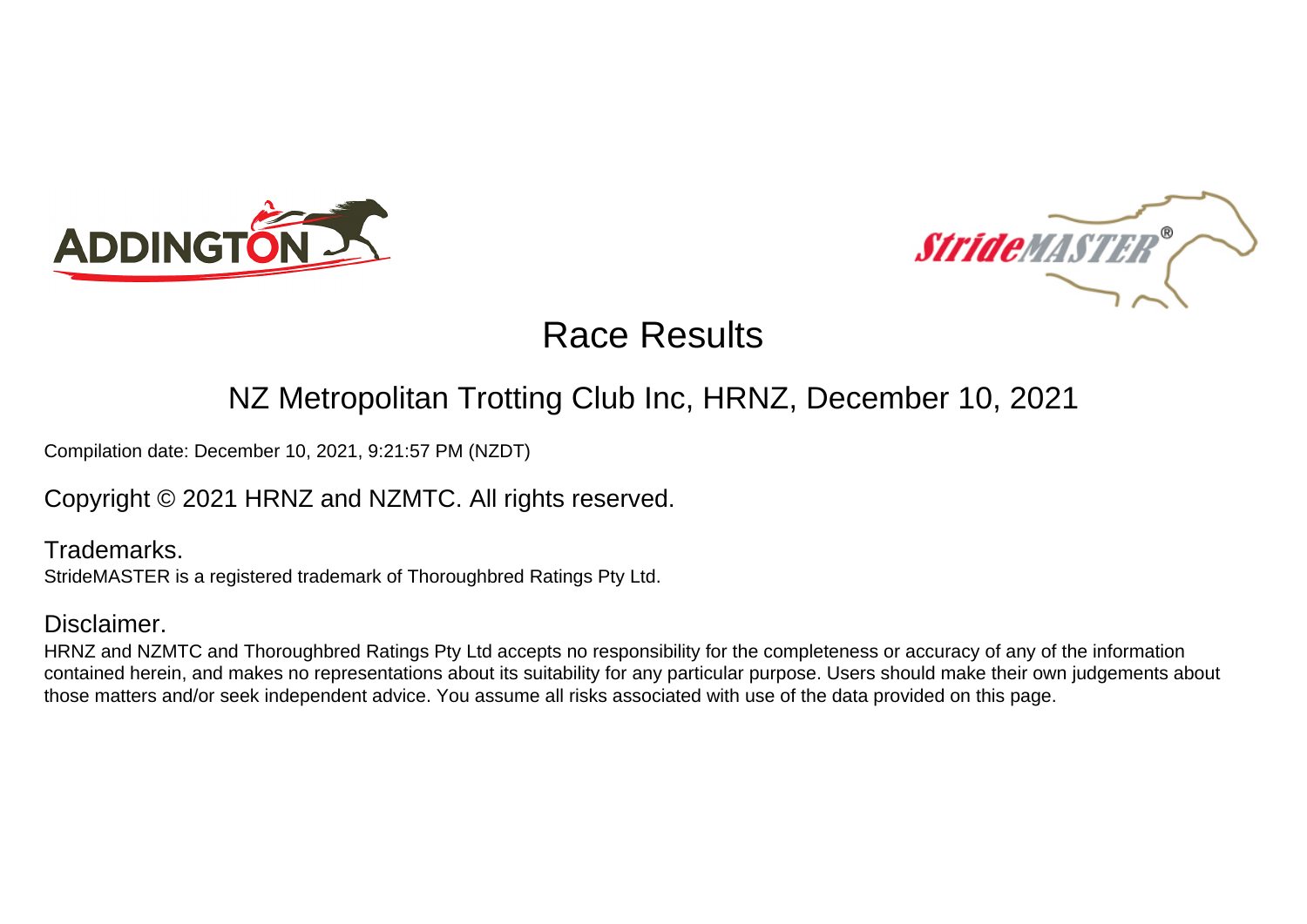



#### December 10, 2021, Race 9, CONCRETE BROTHERS HANDICAP PACE, Distance 2600m, Addington - Survey 3200m

|     | Result TAB no. | Horse (Barrier)              | 2600 to | 2400m to |
|-----|----------------|------------------------------|---------|----------|
| 1st | 3              | <b>Boom (7)</b>              | 2400m   | 2200m    |
|     |                | Position in running (margin) |         | 4(7.5)   |
|     |                | Sectional time (s)           | 17.31   | 14.25    |
|     |                | Cumulative time (s)          | 194.32  | 177.01   |
|     |                | Speed (m/s)                  | 11.56   | 14.04    |
|     |                | Stride length (m)            | 5.72    | 6.34     |
|     |                | Stride duration (s)          | 0.474   | 0.451    |
|     |                | Stride efficiency (%)        | 51.15   | 62.72    |
|     |                | Stride count                 | 34.96   | 31.57    |

Disclaimer.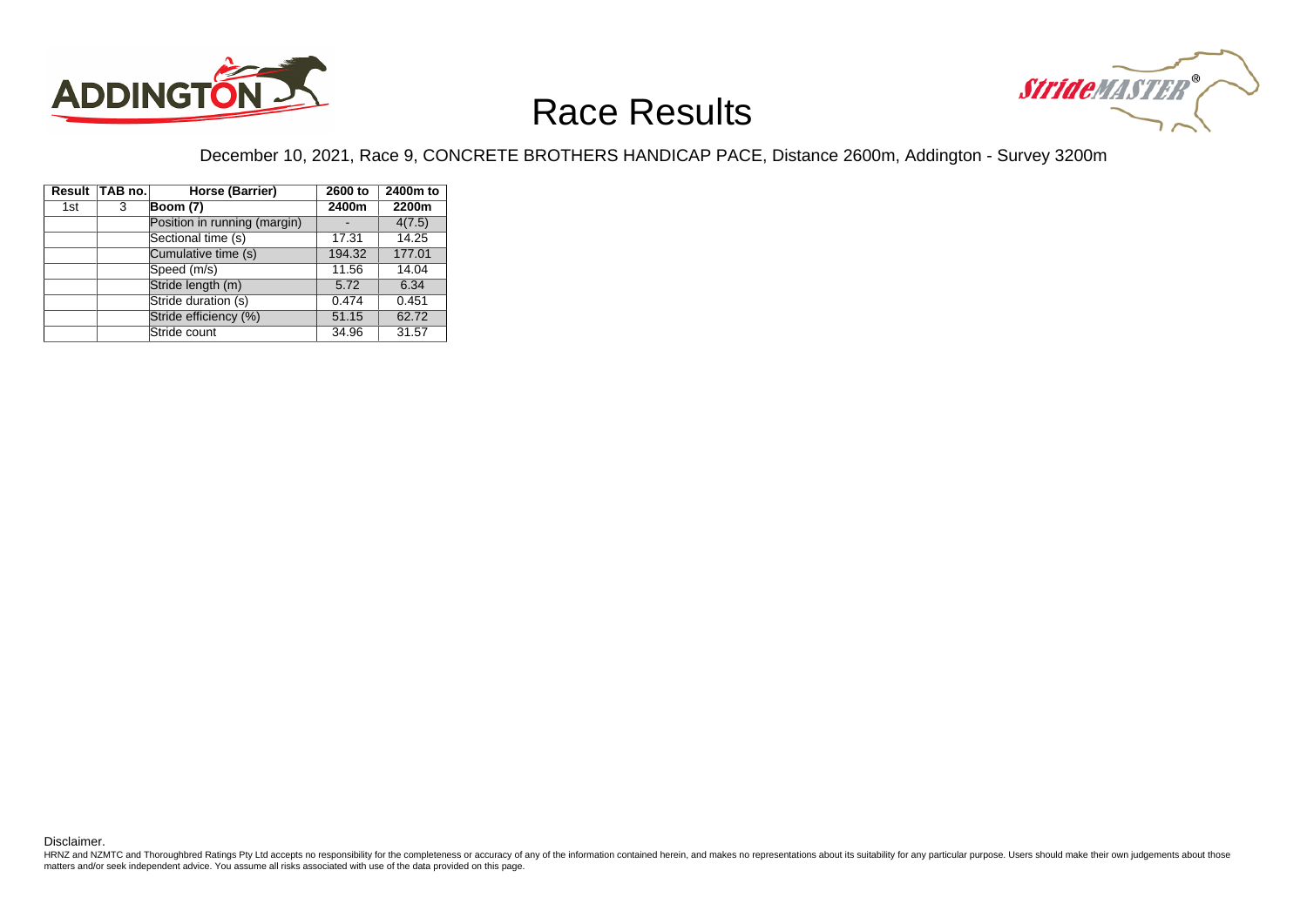



December 10, 2021, Race 9, CONCRETE BROTHERS HANDICAP PACE, Distance 2600m, Addington - Survey 3200m

|     | Result TAB no. | Horse (Barrier)              | 2200m to | 2000m to | 1800m to | 1600m to | 1400m to | 1200m to | 1000m to | 800m to | 600m to | 400m to          | <b>200m to</b> | Total or | <b>Margin</b> |
|-----|----------------|------------------------------|----------|----------|----------|----------|----------|----------|----------|---------|---------|------------------|----------------|----------|---------------|
| 1st |                | Boom (7)                     | 2000m    | 1800m    | 1600m    | l 400m   | 1200m    | 1000m    | 800m     | 600m    | 400m    | 200 <sub>m</sub> | <b>WP</b>      | Average  |               |
|     |                | Position in running (margin) | 4(5.6)   | 3(4.7)   | 3(4.7)   | 3(5.1)   | 3(4.8)   | 3(5.3)   | 3(7.2)   | 3(5.4)  | 3(4.2)  | 2(2.2)           | 1(0.0)         |          | 0.00          |
|     |                | Sectional time (s)           | 14.81    | 15.34    | 15.39    | 15.55    | 15.58    | 14.89    | 13.98    | 13.84   | 14.15   | 14.45            | 14.78          |          |               |
|     |                | Cumulative time (s)          | 162.76   | 147.95   | 132.61   | 117.22   | 101.67   | 86.09    | 71.20    | 57.22   | 43.38   | 29.23            | 14.78          | 3:14.32  |               |
|     |                | Speed (m/s)                  | 13.50    | 13.04    | 13.00    | 12.86    | 12.84    | 13.43    | 14.31    | 14.45   | 14.13   | 13.84            | 13.53          | 13.38    |               |
|     |                | Stride length (m)            | 6.21     | 6.11     | 6.07     | 6.05     | 6.03     | 6.18     | 6.41     | 6.48    | 6.29    | 6.15             | 6.08           | 6.16     |               |
|     |                | Stride duration (s)          | 0.460    | 0.469    | 0.467    | 0.470    | 0.470    | 0.460    | 0.448    | 0.449   | 0.445   | 0.445            | 0.449          | 0.460    |               |
|     |                | Stride efficiency (%)        | 60.34    | 58.39    | 57.49    | 57.10    | 56.80    | 59.72    | 64.15    | 65.70   | 61.82   | 59.14            | 57.81          | 59.25    |               |
|     |                | Stride count                 | 32.18    | 32.72    | 32.97    | 33.08    | 33.17    | 32.35    | 31.22    | 30.84   | 31.80   | 32.51            | 32.88          | 422.25   |               |













Note: Horizontal distance axis grid lines are 200m furlongs.

Disclaimer.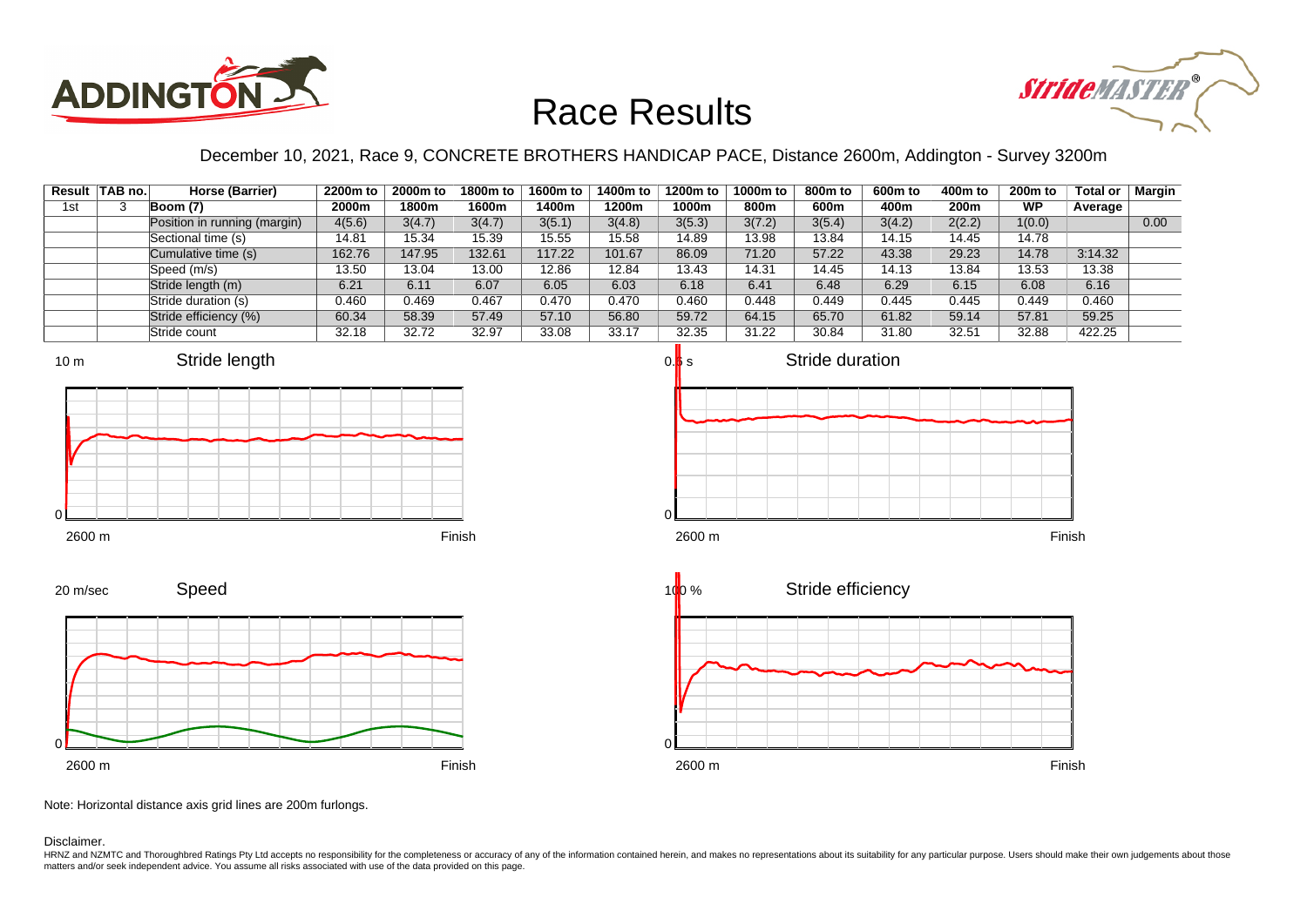



#### December 10, 2021, Race 9, CONCRETE BROTHERS HANDICAP PACE, Distance 2600m, Addington - Survey 3200m

|                 | Result TAB no. | Horse (Barrier)              | 2600 to | 2400m to |
|-----------------|----------------|------------------------------|---------|----------|
| 2 <sub>nd</sub> | 6              | Above N Beyond (5)           | 2400m   | 2200m    |
|                 |                | Position in running (margin) |         | 8(18.2)  |
|                 |                | Sectional time (s)           | 19.01   | 14.98    |
|                 |                | Cumulative time (s)          | 194.38  | 175.37   |
|                 |                | Speed (m/s)                  | 10.52   | 13.35    |
|                 |                | Stride length (m)            | 4.85    | 5.92     |
|                 |                | Stride duration (s)          | 0.421   | 0.444    |
|                 |                | Stride efficiency (%)        | 36.74   | 54.79    |
|                 |                | Stride count                 | 41.24   | 33.78    |

Disclaimer.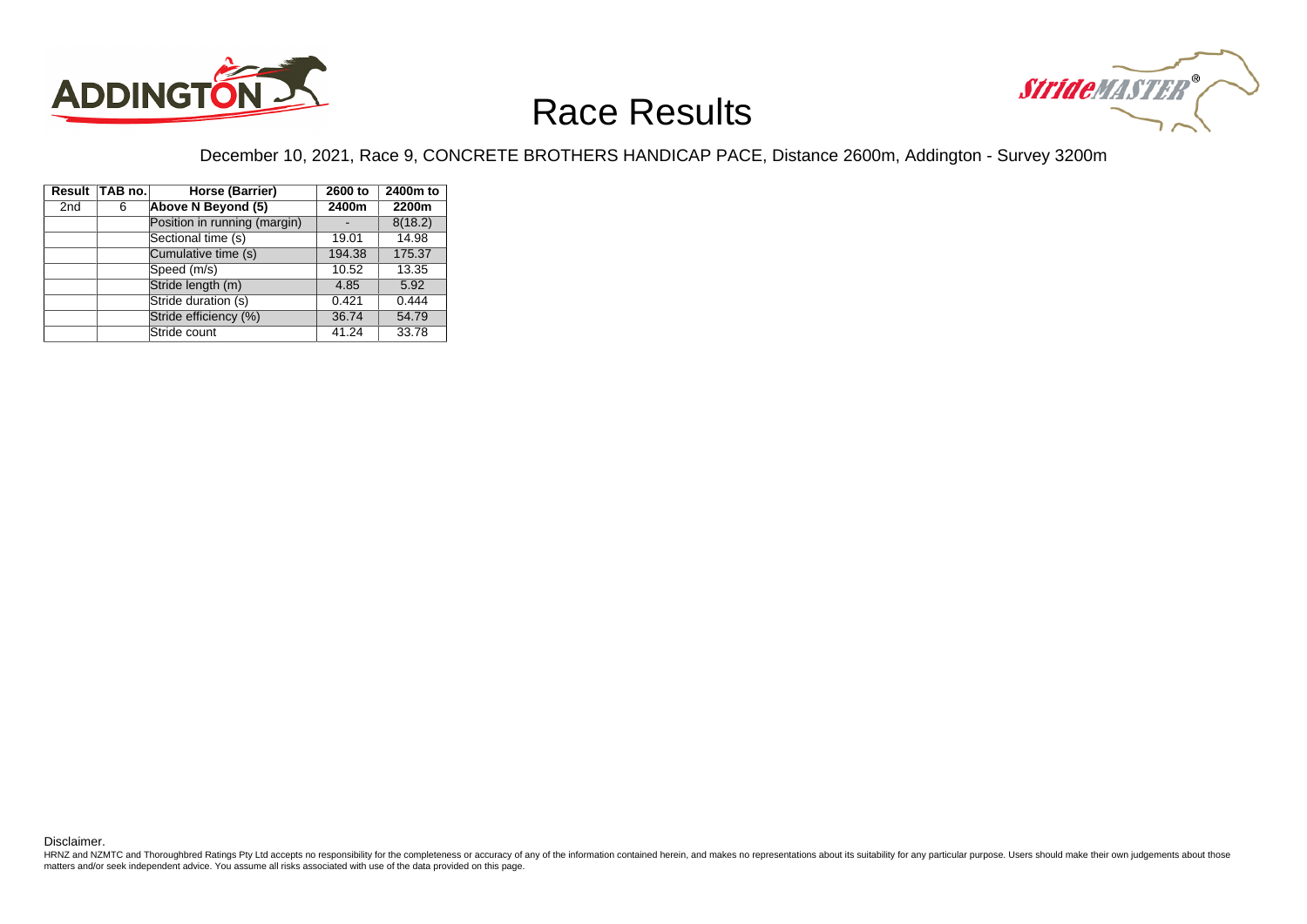



#### December 10, 2021, Race 9, CONCRETE BROTHERS HANDICAP PACE, Distance 2600m, Addington - Survey 3200m

|                 | Result TAB no. | Horse (Barrier)              | 2200m to | 2000m to | 1800m to | 1600m to | 1400m to | 1200m to | 1000m to | 800m to | 600m to | 400m to | 200 <sub>m</sub> to | Total or | Margin |
|-----------------|----------------|------------------------------|----------|----------|----------|----------|----------|----------|----------|---------|---------|---------|---------------------|----------|--------|
| 2 <sub>nd</sub> |                | Above N Beyond (5)           | 2000m    | 1800m    | 1600m    | 400m     | 1200m    | 1000m    | 800m     | 600m    | 400m    | 200m    | <b>WP</b>           | Average  |        |
|                 |                | Position in running (margin) | 8(20.8)  | 8(20.6)  | 8(16.5)  | 8(17.8)  | 8(14.2)  | 7(13.9)  | 7(15.1)  | 7(14.7) | 7(11.9) | 7(8.6)  | 7(4.7)              |          | 0.06   |
|                 |                | Sectional time (s)           | 14.94    | 14.65    | 15.53    | 14.99    | 15.46    | 14.77    | 14.23    | 13.57   | 13.94   | 14.17   | 14.14               |          |        |
|                 |                | Cumulative time (s)          | 160.39   | 145.45   | 130.80   | 115.27   | 100.28   | 84.82    | 70.05    | 55.82   | 42.25   | 28.31   | 14.14               | 3:14.38  |        |
|                 |                | Speed (m/s)                  | 13.39    | 13.65    | 12.88    | 13.34    | 12.94    | 13.54    | 14.05    | 14.74   | 14.35   | 14.11   | 14.14               | 13.38    |        |
|                 |                | Stride length (m)            | 5.83     | 6.03     | 5.79     | 5.99     | 5.84     | 6.02     | 6.13     | 6.42    | 6.20    | 6.11    | 5.91                | 5.90     |        |
|                 |                | Stride duration (s)          | 0.435    | 0.442    | 0.450    | 0.449    | 0.452    | 0.445    | 0.436    | 0.436   | 0.432   | 0.433   | 0.418               | 0.441    |        |
|                 |                | Stride efficiency (%)        | 53.10    | 56.83    | 52.47    | 56.14    | 53.35    | 56.72    | 58.73    | 64.50   | 60.16   | 58.40   | 54.63               | 54.48    |        |
|                 |                | Stride count                 | 34.31    | 33.16    | 34.52    | 33.37    | 34.23    | 33.20    | 32.62    | 31.13   | 32.23   | 32.72   | 33.82               | 440.33   |        |











Note: Horizontal distance axis grid lines are 200m furlongs.

Disclaimer.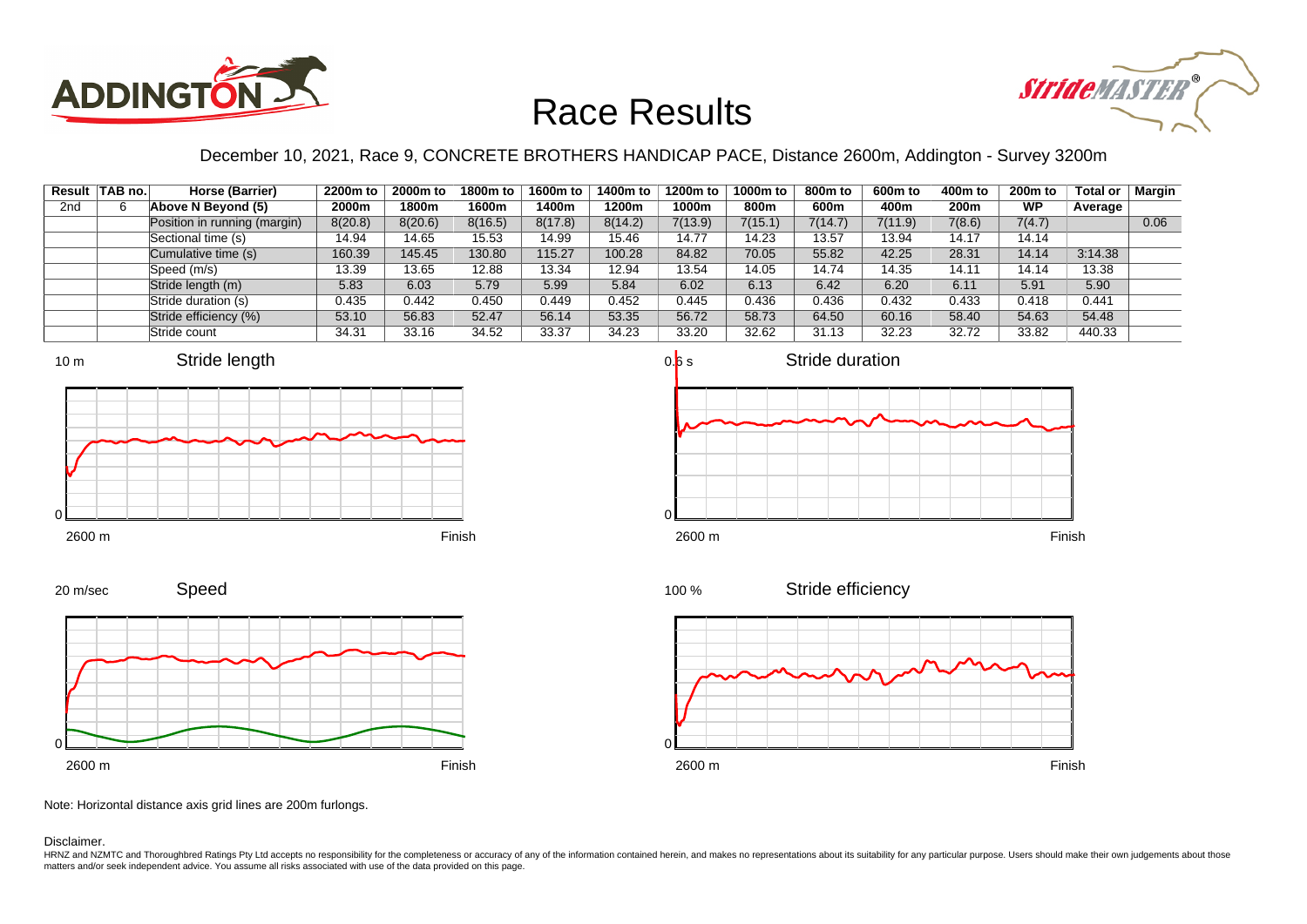



#### December 10, 2021, Race 9, CONCRETE BROTHERS HANDICAP PACE, Distance 2600m, Addington - Survey 3200m

|     | Result TAB no. | Horse (Barrier)              | 2600 to | 2400m to |
|-----|----------------|------------------------------|---------|----------|
| 3rd | 4              | Riveered (8)                 | 2400m   | 2200m    |
|     |                | Position in running (margin) |         | 3(5.1)   |
|     |                | Sectional time (s)           | 16.79   | 14.53    |
|     |                | Cumulative time (s)          | 194.41  | 177.62   |
|     |                | Speed (m/s)                  | 11.91   | 13.76    |
|     |                | Stride length (m)            | 5.23    | 5.89     |
|     |                | Stride duration (s)          | 0.428   | 0.428    |
|     |                | Stride efficiency (%)        | 42.78   | 54.30    |
|     |                | Stride count                 | 38.22   | 33.93    |

Disclaimer.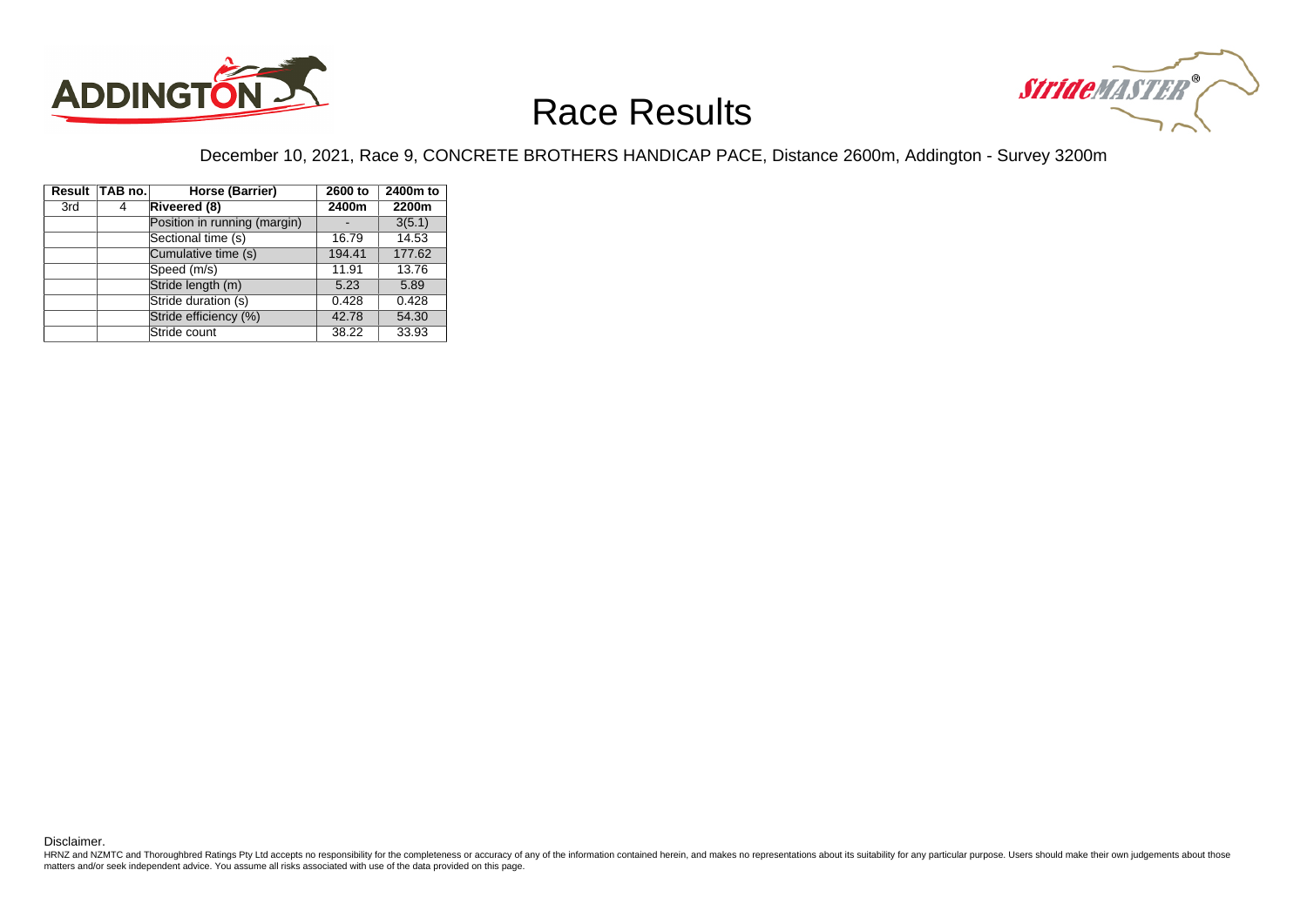



December 10, 2021, Race 9, CONCRETE BROTHERS HANDICAP PACE, Distance 2600m, Addington - Survey 3200m

|     | Result TAB no. | Horse (Barrier)              | 2200m to | 2000m to | 1800m to | 1600m to | 1400m to | 1200m to | 1000m to | 800m to | 600m to | 400m to | <b>200m to</b> | Total or | <b>Margin</b> |
|-----|----------------|------------------------------|----------|----------|----------|----------|----------|----------|----------|---------|---------|---------|----------------|----------|---------------|
| 3rd |                | Riveered (8)                 | 2000m    | 1800m    | 1600m    | l 400m   | 1200m    | 1000m    | 800m     | 600m    | 400m    | 200m    | <b>WP</b>      | Average  |               |
|     |                | Position in running (margin) | 3(4.9)   | 4(6.3)   | 4(6.8)   | 4(7.4)   | 4(7.2)   | 4(7.8)   | 4(9.3)   | 4(7.6)  | 4(6.3)  | 4(4.3)  | 2(1.6)         |          | 0.50          |
|     |                | Sectional time (s)           | 15.20    | 15.42    | 15.41    | 15.58    | 15.58    | 14.83    | 14.00    | 13.82   | 14.18   | 14.35   | 14.72          |          |               |
|     |                | Cumulative time (s)          | 163.09   | 147.89   | 132.47   | 117.06   | 101.48   | 85.90    | 71.07    | 57.07   | 43.25   | 29.07   | 14.72          | 3:14.41  |               |
|     |                | Speed (m/s)                  | 13.16    | 12.97    | 12.98    | 12.84    | 12.84    | 13.49    | 14.29    | 14.47   | 14.10   | 13.94   | 13.59          | 13.37    |               |
|     |                | Stride length (m)            | 5.80     | 5.82     | 5.81     | 5.80     | 5.80     | 5.96     | 6.13     | 6.24    | 6.05    | 5.89    | 5.84           | 5.86     |               |
|     |                | Stride duration (s)          | 0.441    | 0.449    | 0.448    | 0.452    | 0.452    | 0.442    | 0.429    | 0.431   | 0.429   | 0.423   | 0.430          | 0.438    |               |
|     |                | Stride efficiency (%)        | 52.65    | 52.90    | 52.81    | 52.66    | 52.63    | 55.55    | 58.63    | 60.76   | 57.12   | 54.24   | 53.30          | 53.63    |               |
|     |                | Stride count                 | 34.45    | 34.37    | 34.40    | 34.45    | 34.46    | 33.54    | 32.65    | 32.07   | 33.08   | 33.95   | 34.24          | 443.81   |               |









Speed









Note: Horizontal distance axis grid lines are 200m furlongs.

Disclaimer.

20 m/sec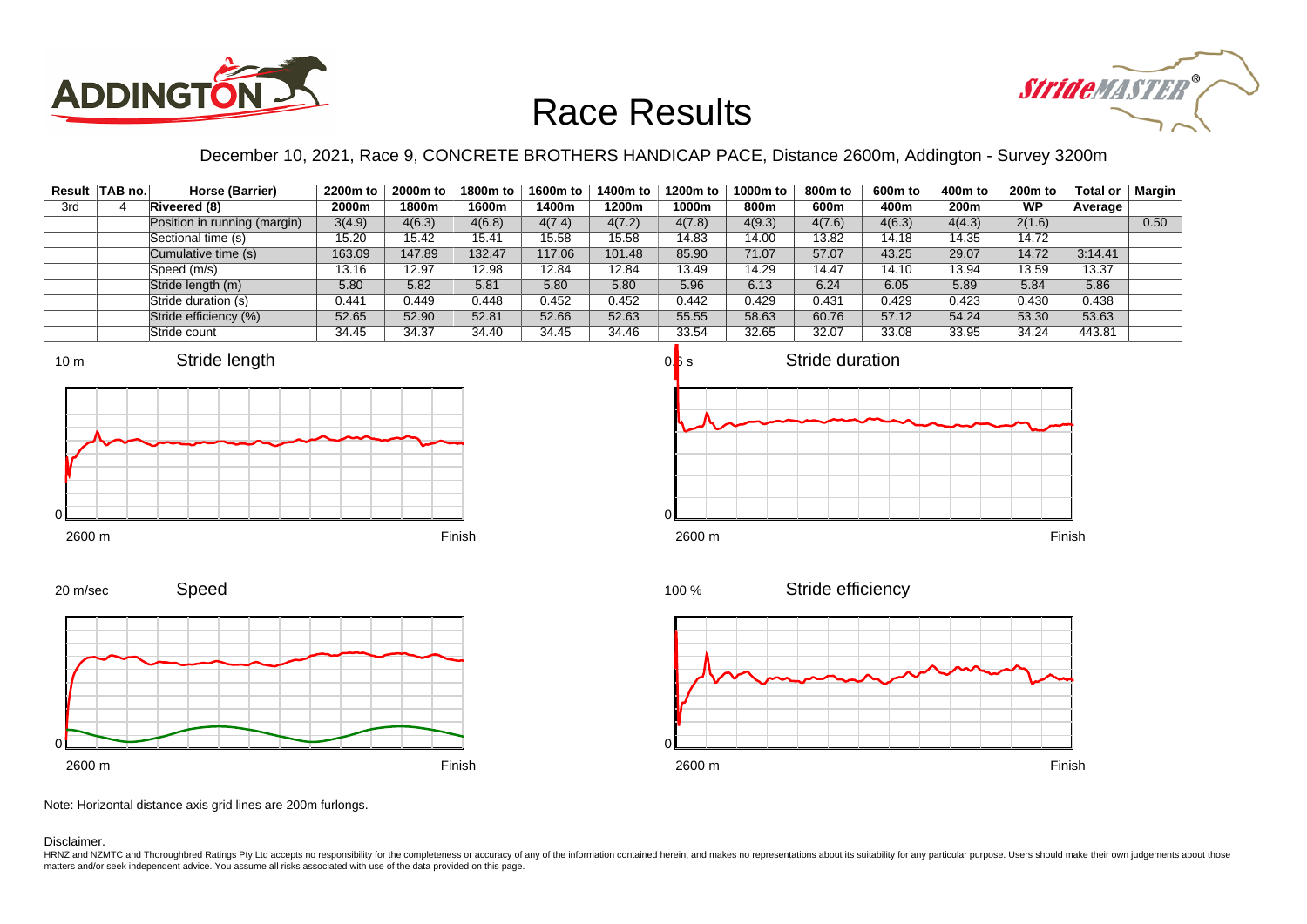



#### December 10, 2021, Race 9, CONCRETE BROTHERS HANDICAP PACE, Distance 2600m, Addington - Survey 3200m

|     | Result TAB no. | Horse (Barrier)              | 2600 to | 2400m to |
|-----|----------------|------------------------------|---------|----------|
| 4th | 5              | Chal Patch (1)               | 2400m   | 2200m    |
|     |                | Position in running (margin) |         | 5(11.6)  |
|     |                | Sectional time (s)           | 17.98   | 14.23    |
|     |                | Cumulative time (s)          | 194.44  | 176.46   |
|     |                | Speed (m/s)                  | 11.13   | 14.05    |
|     |                | Stride length (m)            | 5.57    | 6.30     |
|     |                | Stride duration (s)          | 0.446   | 0.449    |
|     |                | Stride efficiency (%)        | 48.55   | 62.11    |
|     |                | Stride count                 | 35.88   | 31.72    |

Disclaimer.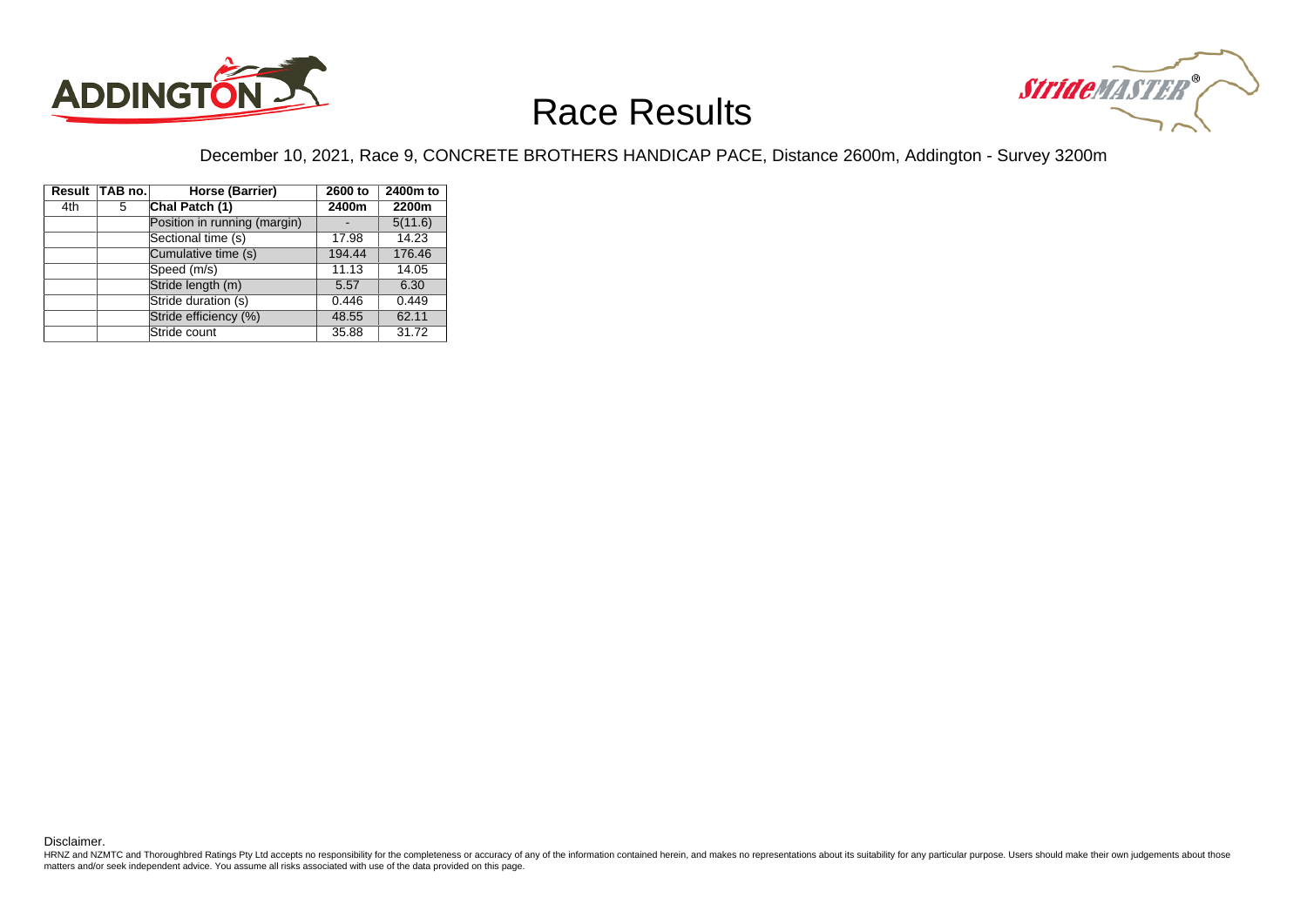



#### December 10, 2021, Race 9, CONCRETE BROTHERS HANDICAP PACE, Distance 2600m, Addington - Survey 3200m

|     | Result TAB no. | Horse (Barrier)              | 2200m to | 2000m to | 1800m to | 1600m to | 1400m to | 1200m to | 1000m to | 800m to | 600m to | 400m to          | $200m$ to | Total or | Margin |
|-----|----------------|------------------------------|----------|----------|----------|----------|----------|----------|----------|---------|---------|------------------|-----------|----------|--------|
| 4th |                | Chal Patch (1)               | 2000m    | 1800m    | 1600m    | l 400m   | 1200m    | 1000m    | 800m     | 600m    | 400m    | 200 <sub>m</sub> | <b>WP</b> | Average  |        |
|     |                | Position in running (margin) | 5(9.6)   | 5(8.2)   | 5(8.7)   | 5(9.4)   | 5(9.7)   | 5(10.0)  | 5(11.4)  | 5(9.3)  | 5(8.0)  | 6(6.3)           | 4(3.2)    |          | 0.70   |
|     |                | Sectional time (s)           | 14.74    | 15.42    | 15.43    | 15.65    | 15.55    | 14.80    | 13.94    | 13.82   | 14.22   | 14.29            | 14.37     |          |        |
|     |                | Cumulative time (s)          | 162.23   | 147.49   | 132.07   | 116.64   | 100.99   | 85.44    | 70.64    | 56.70   | 42.88   | 28.66            | 14.37     | 3:14.44  |        |
|     |                | Speed (m/s)                  | 13.57    | 12.97    | 12.96    | 12.78    | 12.86    | 13.51    | 14.35    | 14.47   | 14.06   | 14.00            | 13.92     | 13.37    |        |
|     |                | Stride length (m)            | 6.21     | 6.11     | 6.09     | 6.04     | 6.05     | 6.22     | 6.41     | 6.56    | 6.32    | 6.28             | 6.22      | 6.18     |        |
|     |                | Stride duration (s)          | 0.458    | 0.471    | 0.470    | 0.473    | 0.470    | 0.460    | 0.447    | 0.453   | 0.450   | 0.449            | 0.447     | 0.462    |        |
|     |                | Stride efficiency (%)        | 60.25    | 58.32    | 58.00    | 57.10    | 57.13    | 60.44    | 64.26    | 67.25   | 62.49   | 61.68            | 60.42     | 59.60    |        |
|     |                | Stride count                 | 32.21    | 32.74    | 32.83    | 33.09    | 33.08    | 32.16    | 31.19    | 30.49   | 31.63   | 31.83            | 32.16     | 421.01   |        |









Stride duration













Note: Horizontal distance axis grid lines are 200m furlongs.

Disclaimer.

HRNZ and NZMTC and Thoroughbred Ratings Pty Ltd accepts no responsibility for the completeness or accuracy of any of the information contained herein, and makes no representations about its suitability for any particular p matters and/or seek independent advice. You assume all risks associated with use of the data provided on this page.

0

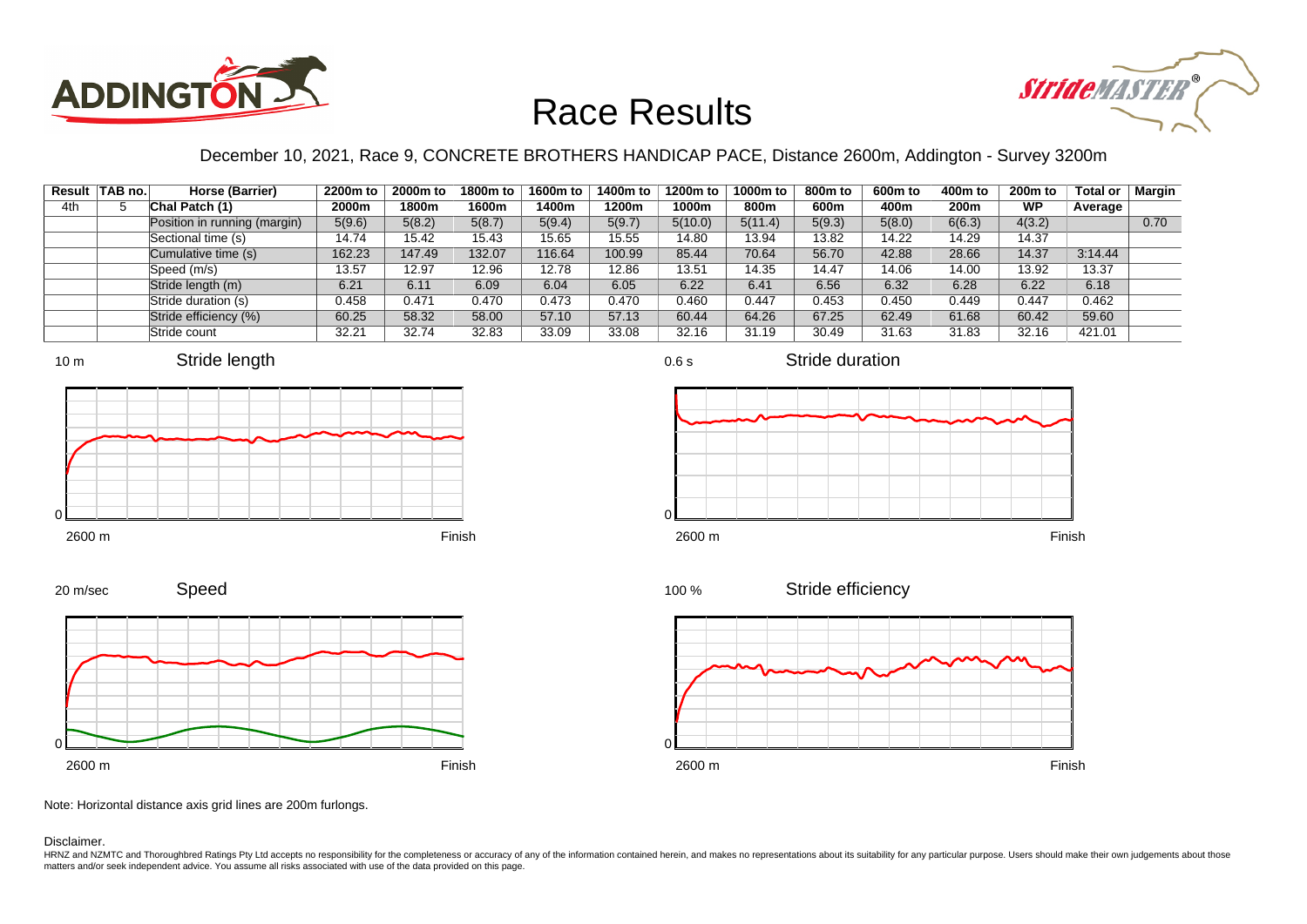



#### December 10, 2021, Race 9, CONCRETE BROTHERS HANDICAP PACE, Distance 2600m, Addington - Survey 3200m

|     | Result TAB no. | Horse (Barrier)              | 2600 to | 2400m to |
|-----|----------------|------------------------------|---------|----------|
| 5th | 8              | Heza Sport (4)               | 2400m   | 2200m    |
|     |                | Position in running (margin) |         | 6(15.6)  |
|     |                | Sectional time (s)           | 18.53   | 14.48    |
|     |                | Cumulative time (s)          | 194.78  | 176.25   |
|     |                | Speed (m/s)                  | 10.80   | 13.81    |
|     |                | Stride length (m)            | 5.88    | 6.39     |
|     |                | Stride duration (s)          | 0.469   | 0.463    |
|     |                | Stride efficiency (%)        | 53.95   | 63.85    |
|     |                | Stride count                 | 34.04   | 31.29    |

Disclaimer.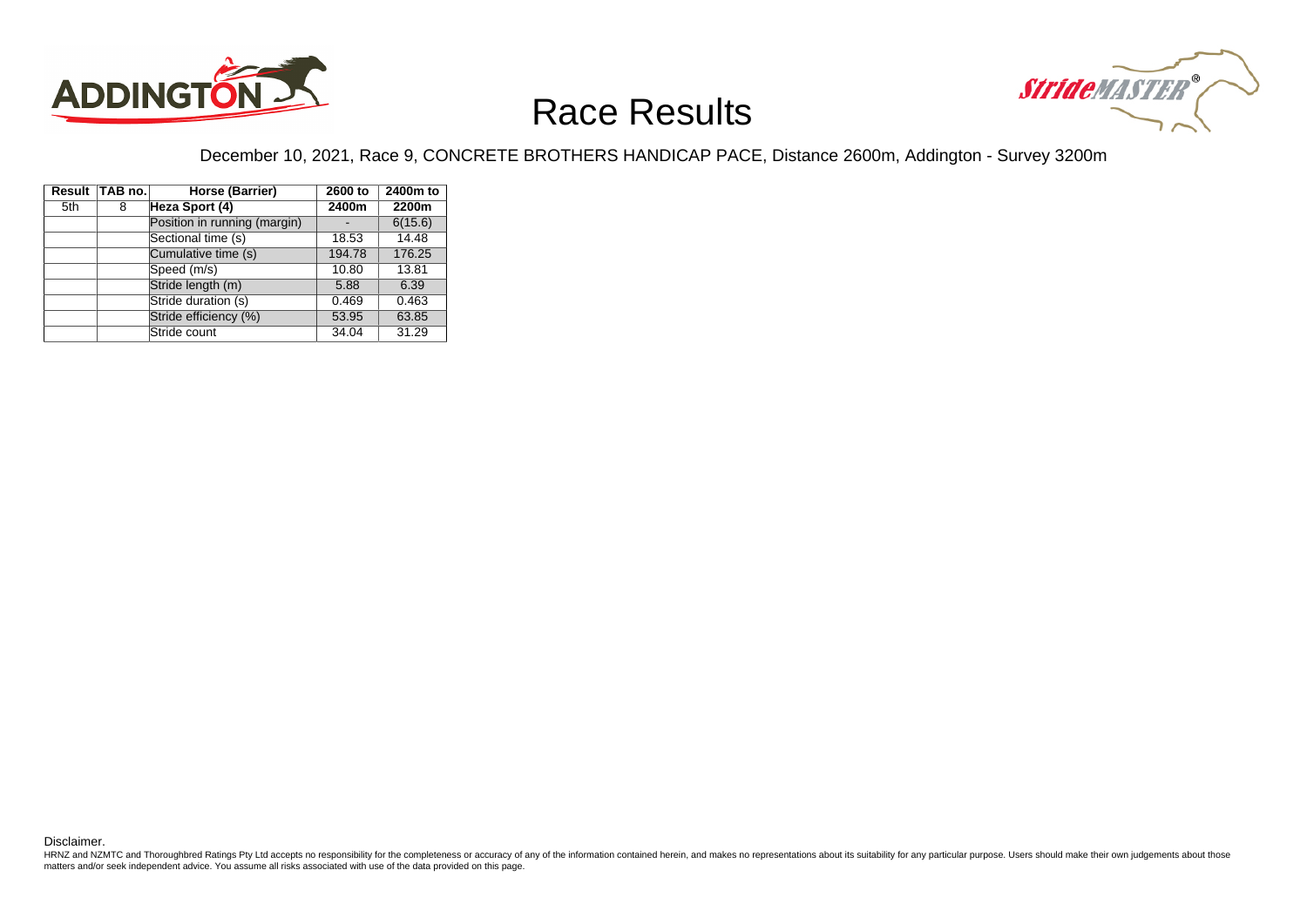



#### December 10, 2021, Race 9, CONCRETE BROTHERS HANDICAP PACE, Distance 2600m, Addington - Survey 3200m

|     | Result TAB no. | Horse (Barrier)              | 2200m to | 2000m to | 1800m to | 1600m to | 1400m to | 1200m to | 1000m to | 800m to | 600m to | 400m to          | $200m$ to | Total or | Margin |
|-----|----------------|------------------------------|----------|----------|----------|----------|----------|----------|----------|---------|---------|------------------|-----------|----------|--------|
| 5th |                | Heza Sport (4)               | 2000m    | 1800m    | 1600m    | 1400m    | 1200m    | 1000m    | 800m     | 600m    | 400m    | 200 <sub>m</sub> | <b>WP</b> | Average  |        |
|     |                | Position in running (margin) | 6(15.1)  | 6(12.9)  | 6(11.5)  | 6(11.7)  | 6(11.5)  | 6(11.8)  | 6(13.4)  | 6(12.0) | 6(10.1) | 5(5.5)           | 5(3.5)    |          | 2.60   |
|     |                | Sectional time (s)           | 14.60    | 15.10    | 15.34    | 15.58    | 15.55    | 14.84    | 14.05    | 13.72   | 13.73   | 14.48            | 14.78     |          |        |
|     |                | Cumulative time (s)          | 161.77   | 147.17   | 132.07   | 116.73   | 101.15   | 85.60    | 70.76    | 56.71   | 42.99   | 29.26            | 14.78     | 3:14.78  |        |
|     |                | Speed (m/s)                  | 13.70    | 13.25    | 13.04    | 12.84    | 12.86    | 13.48    | 14.23    | 14.58   | 14.57   | 13.81            | 13.53     | 13.35    |        |
|     |                | Stride length (m)            | 6.33     | 6.26     | 6.21     | 6.14     | 6.11     | 6.32     | 6.51     | 6.69    | 6.48    | 6.24             | 6.11      | 6.28     |        |
|     |                | Stride duration (s)          | 0.462    | 0.473    | 0.476    | 0.479    | 0.475    | 0.469    | 0.457    | 0.459   | 0.445   | 0.452            | 0.451     | 0.470    |        |
|     |                | Stride efficiency (%)        | 62.57    | 61.25    | 60.23    | 58.98    | 58.40    | 62.42    | 66.14    | 69.95   | 65.63   | 60.81            | 58.32     | 61.54    |        |
|     |                | Stride count                 | 31.61    | 31.94    | 32.21    | 32.55    | 32.72    | 31.65    | 30.74    | 29.89   | 30.86   | 32.06            | 32.74     | 414.30   |        |







0.6 s



Stride efficiency 100 %



Speed 20 m/sec



Note: Horizontal distance axis grid lines are 200m furlongs.

#### Disclaimer.

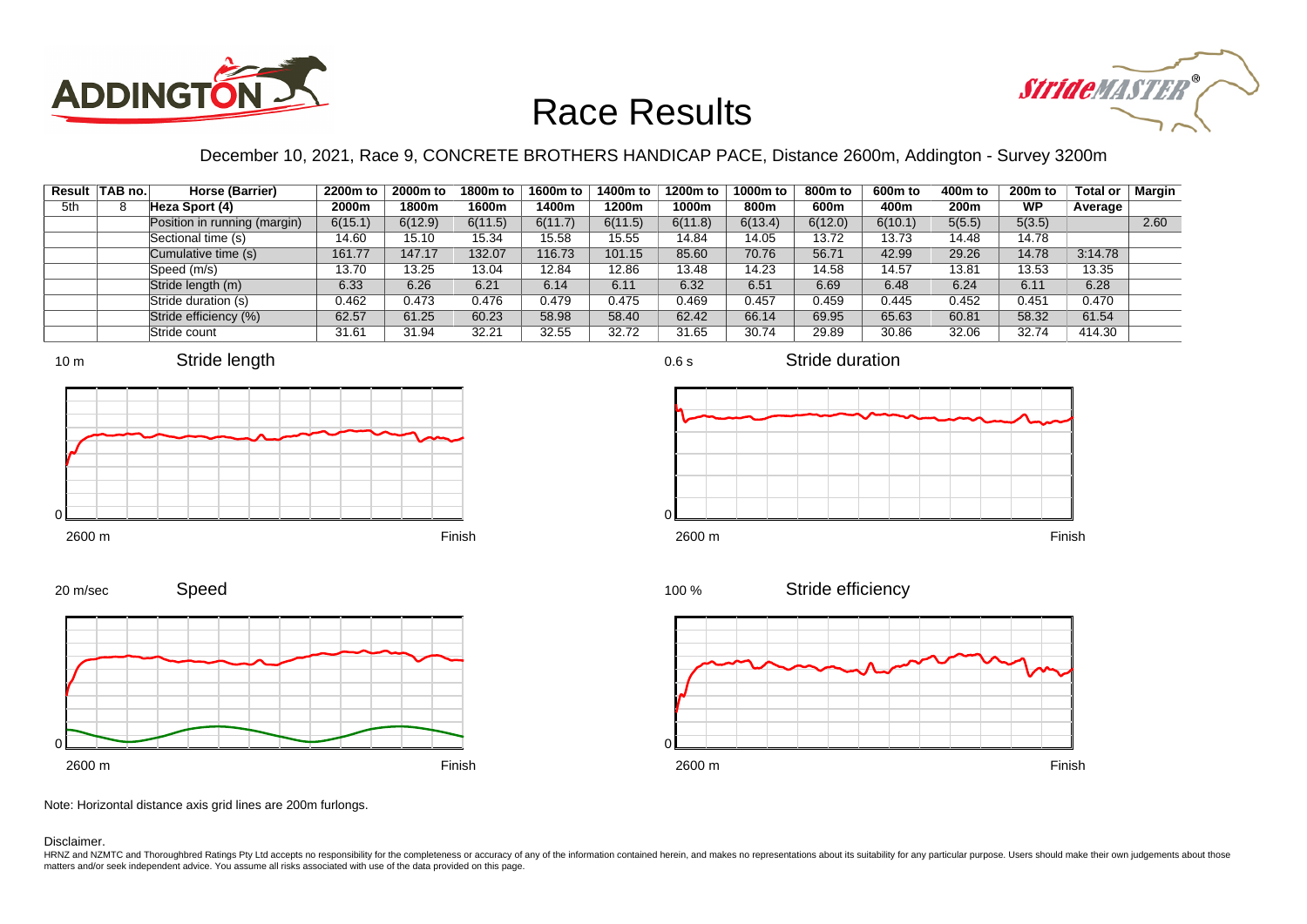



#### December 10, 2021, Race 9, CONCRETE BROTHERS HANDICAP PACE, Distance 2600m, Addington - Survey 3200m

|     | Result TAB no. | Horse (Barrier)              | 2600 to | 2400m to |
|-----|----------------|------------------------------|---------|----------|
| 6th |                | Just Holla (2)               | 2400m   | 2200m    |
|     |                | Position in running (margin) |         | 1(0.0)   |
|     |                | Sectional time (s)           | 15.99   | 14.56    |
|     |                | Cumulative time (s)          | 196.85  | 180.86   |
|     |                | Speed (m/s)                  | 12.51   | 13.74    |
|     |                | Stride length (m)            | 5.51    | 6.17     |
|     |                | Stride duration (s)          | 0.443   | 0.450    |
|     |                | Stride efficiency (%)        | 47.52   | 59.57    |
|     |                | Stride count                 | 36.27   | 32.39    |

Disclaimer.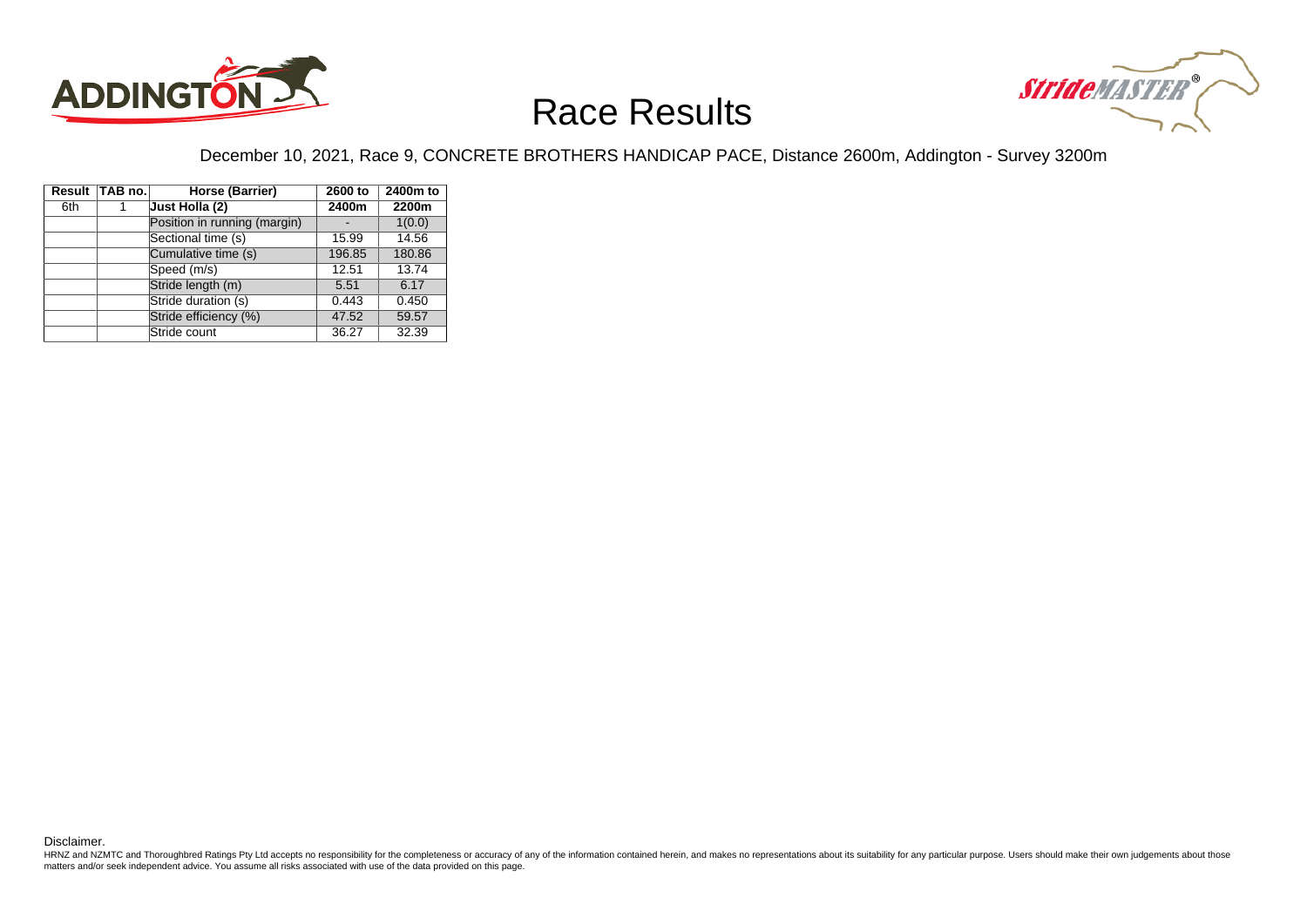



December 10, 2021, Race 9, CONCRETE BROTHERS HANDICAP PACE, Distance 2600m, Addington - Survey 3200m

|     | Result   TAB no. | Horse (Barrier)              | 2200m to | 2000m to | 1800m to | 1600m to | 1400m to | 1200m to | 1000m to | 800m to | 600m to | 400m to | <b>200m to</b> | <b>Total or</b> | Margin |
|-----|------------------|------------------------------|----------|----------|----------|----------|----------|----------|----------|---------|---------|---------|----------------|-----------------|--------|
| 6th |                  | <b>Just Holla (2)</b>        | 2000m    | 1800m    | 1600m    | 400m     | 1200m    | 1000m    | 800m     | 600m    | 400m    | 200m    | <b>WP</b>      | Average         |        |
|     |                  | Position in running (margin) | 1(0.0)   | 1(0.0)   | 1(0.0)   | 1(0.0)   | 1(0.0)   | 1(0.0)   | 1(0.0)   | 1(0.0)  | 1(0.0)  | 1(0.0)  | 3(2.0)         |                 | 14.10  |
|     |                  | Sectional time (s)           | 14.97    | 15.34    | 15.31    | 15.60    | 15.50    | 14.57    | 14.28    | 14.04   | 14.50   | 15.14   | 17.05          |                 |        |
|     |                  | Cumulative time (s)          | 166.30   | 151.33   | 135.99   | 120.68   | 105.08   | 89.58    | 75.01    | 60.73   | 46.69   | 32.19   | 17.05          | 3:16.85         |        |
|     |                  | Speed (m/s)                  | 13.36    | 13.04    | 13.06    | 12.82    | 12.90    | 13.73    | 14.01    | 14.25   | 13.79   | 13.21   | 11.73          | 13.21           |        |
|     |                  | Stride length (m)            | 6.13     | 6.11     | 6.09     | 6.03     | 6.04     | 6.17     | 6.28     | 6.35    | 6.15    | 5.96    | 5.66           | 6.04            |        |
|     |                  | Stride duration (s)          | 0.459    | 0.469    | 0.466    | 0.470    | 0.468    | 0.449    | 0.449    | 0.445   | 0.446   | 0.451   | 0.483          | 0.457           |        |
|     |                  | Stride efficiency (%)        | 58.78    | 58.37    | 57.93    | 56.81    | 56.96    | 59.39    | 61.62    | 62.94   | 59.15   | 55.55   | 50.07          | 57.05           |        |
|     |                  | Stride count                 | 32.61    | 32.72    | 32.85    | 33.17    | 33.13    | 32.44    | 31.85    | 31.51   | 32.51   | 33.54   | 35.33          | 430.32          |        |













Note: Horizontal distance axis grid lines are 200m furlongs.

#### Disclaimer.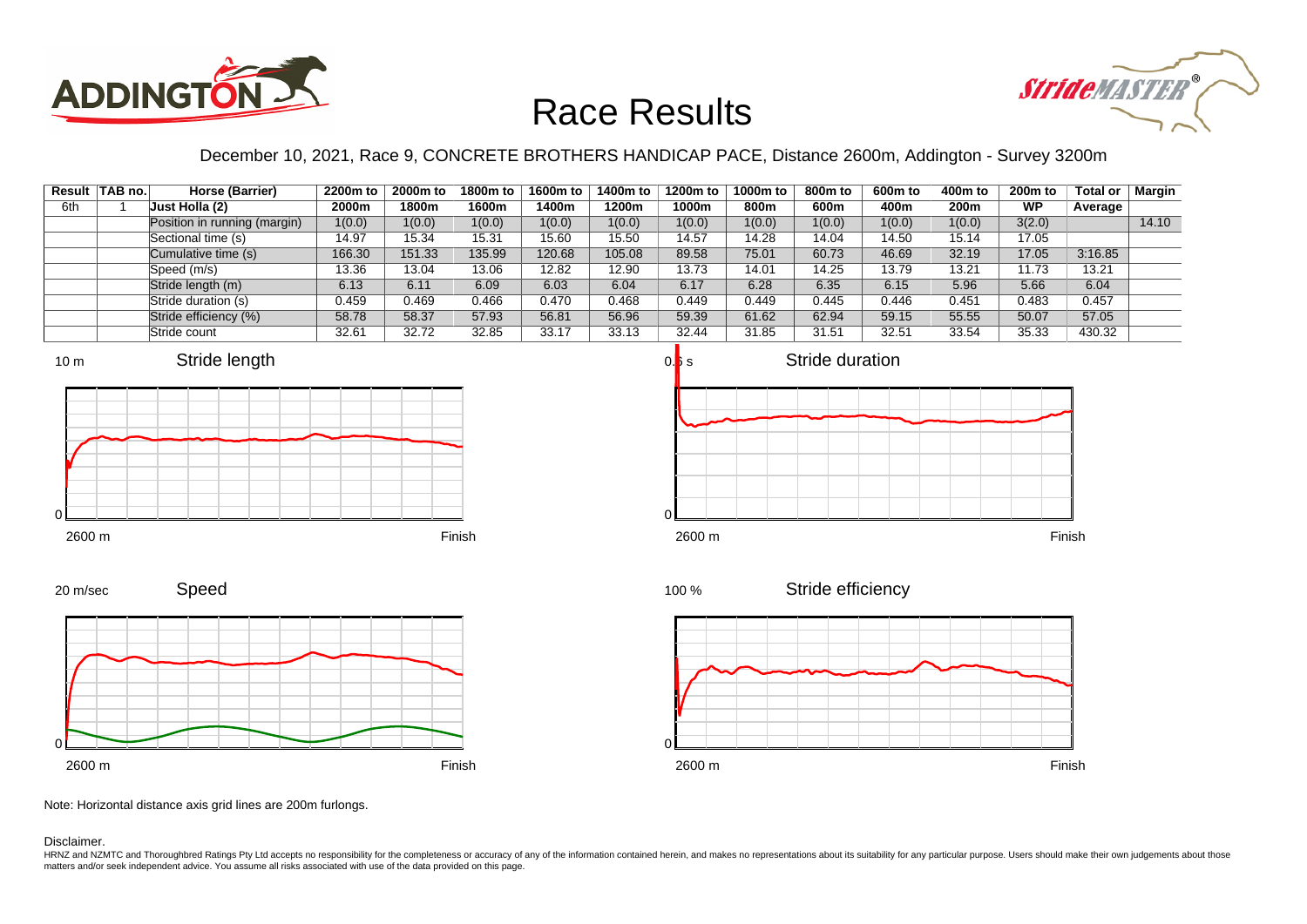



#### December 10, 2021, Race 9, CONCRETE BROTHERS HANDICAP PACE, Distance 2600m, Addington - Survey 3200m

|     | Result TAB no. | Horse (Barrier)              | 2600 to | 2400m to |
|-----|----------------|------------------------------|---------|----------|
| 7th | 2              | Bettor Grunter (6)           | 2400m   | 2200m    |
|     |                | Position in running (margin) |         | 2(4.2)   |
|     |                | Sectional time (s)           | 16.68   | 14.33    |
|     |                | Cumulative time (s)          | 197.15  | 180.47   |
|     |                | Speed (m/s)                  | 11.99   | 13.96    |
|     |                | Stride length (m)            | 5.81    | 6.79     |
|     |                | Stride duration (s)          | 0.477   | 0.486    |
|     |                | Stride efficiency (%)        | 52.83   | 71.94    |
|     |                | Stride count                 | 34.40   | 29.48    |

Disclaimer.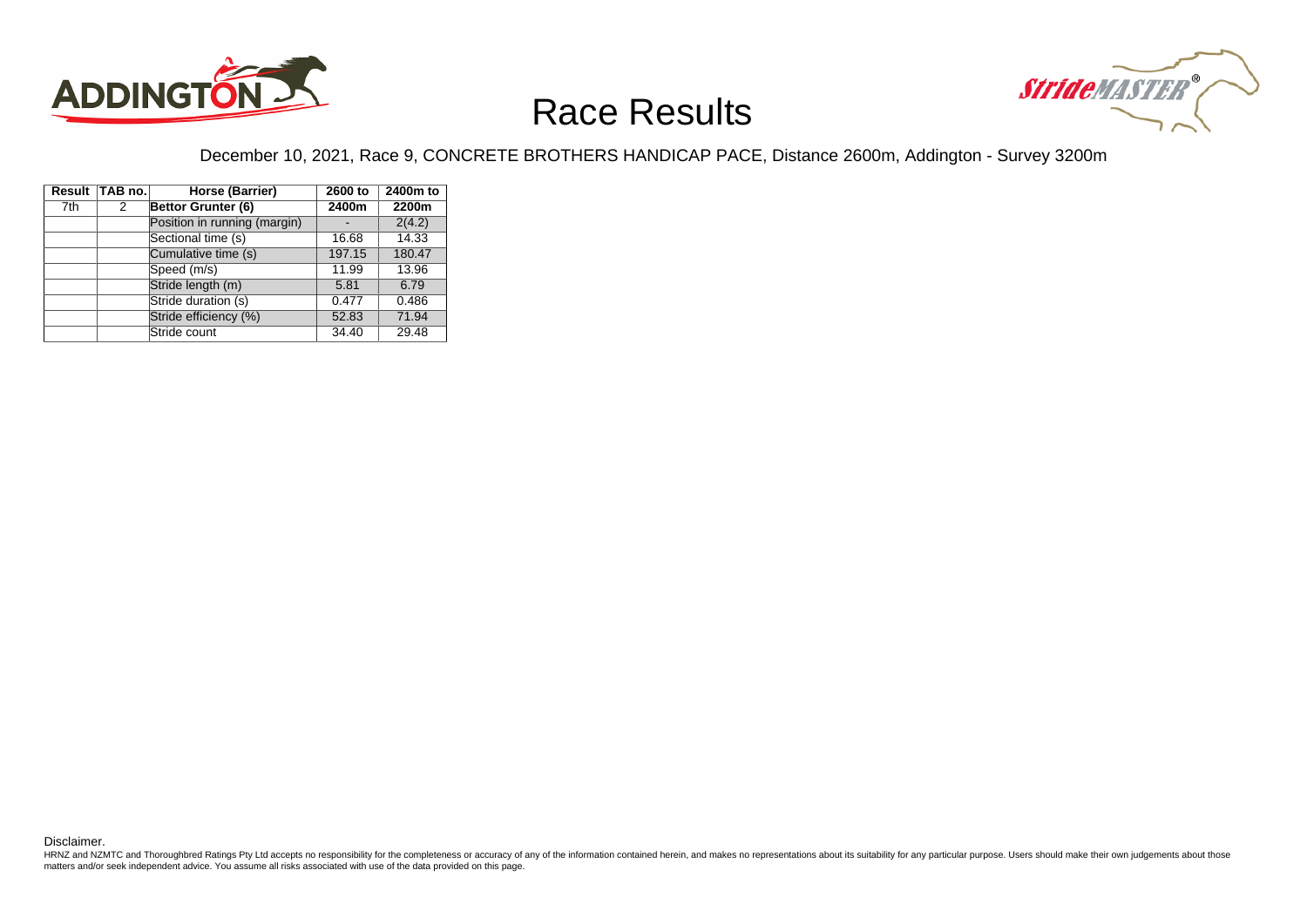



December 10, 2021, Race 9, CONCRETE BROTHERS HANDICAP PACE, Distance 2600m, Addington - Survey 3200m

|     | Result TAB no. | Horse (Barrier)              | 2200m to | 2000m to | 1800m to | 1600m to | 1400m to | 1200m to | 1000m to | 800m to | 600m to | 400m to | <b>200m to</b> | <b>Total or</b> | <b>Margin</b> |
|-----|----------------|------------------------------|----------|----------|----------|----------|----------|----------|----------|---------|---------|---------|----------------|-----------------|---------------|
| 7th |                | Bettor Grunter (6)           | 2000m    | 1800m    | 1600m    | 1400m    | 1200m    | 1000m    | 800m     | 600m    | 400m    | 200m    | <b>WP</b>      | Average         |               |
|     |                | Position in running (margin) | 2(2.8)   | 2(2.0)   | 2(1.9)   | 2(2.2)   | 2(2.4)   | 2(2.6)   | 2(3.8)   | 2(2.0)  | 2(2.4)  | 3(2.6)  | 6(4.0)         |                 | 15.70         |
|     |                | Sectional time (s)           | 14.84    | 15.32    | 15.37    | 15.64    | 15.52    | 14.77    | 13.99    | 14.10   | 14.53   | 15.05   | 17.01          |                 |               |
|     |                | Cumulative time (s)          | 166.14   | 151.30   | 135.98   | 120.61   | 104.97   | 89.45    | 74.68    | 60.69   | 46.59   | 32.06   | 17.01          | 3:17.15         |               |
|     |                | Speed (m/s)                  | 13.48    | 13.05    | 13.01    | 12.79    | 12.89    | 13.54    | 14.30    | 14.18   | 13.76   | 13.29   | 11.76          | 13.19           |               |
|     |                | Stride length (m)            | 6.62     | 6.47     | 6.48     | 6.43     | 6.41     | 6.60     | 6.80     | 6.76    | 6.66    | 6.60    | 6.08           | 6.49            |               |
|     |                | Stride duration (s)          | 0.491    | 0.496    | 0.498    | 0.503    | 0.497    | 0.487    | 0.476    | 0.476   | 0.483   | 0.496   | 0.517          | 0.492           |               |
|     |                | Stride efficiency (%)        | 68.46    | 65.50    | 65.55    | 64.63    | 64.21    | 68.02    | 72.22    | 71.31   | 69.23   | 67.99   | 57.73          | 65.77           |               |
|     |                | Stride count                 | 30.22    | 30.89    | 30.88    | 31.10    | 31.20    | 30.31    | 29.42    | 29.61   | 30.05   | 30.32   | 32.90          | 400.78          |               |



2600 m Finish

 $\mathcal{C}$ 







Note: Horizontal distance axis grid lines are 200m furlongs.

Disclaimer.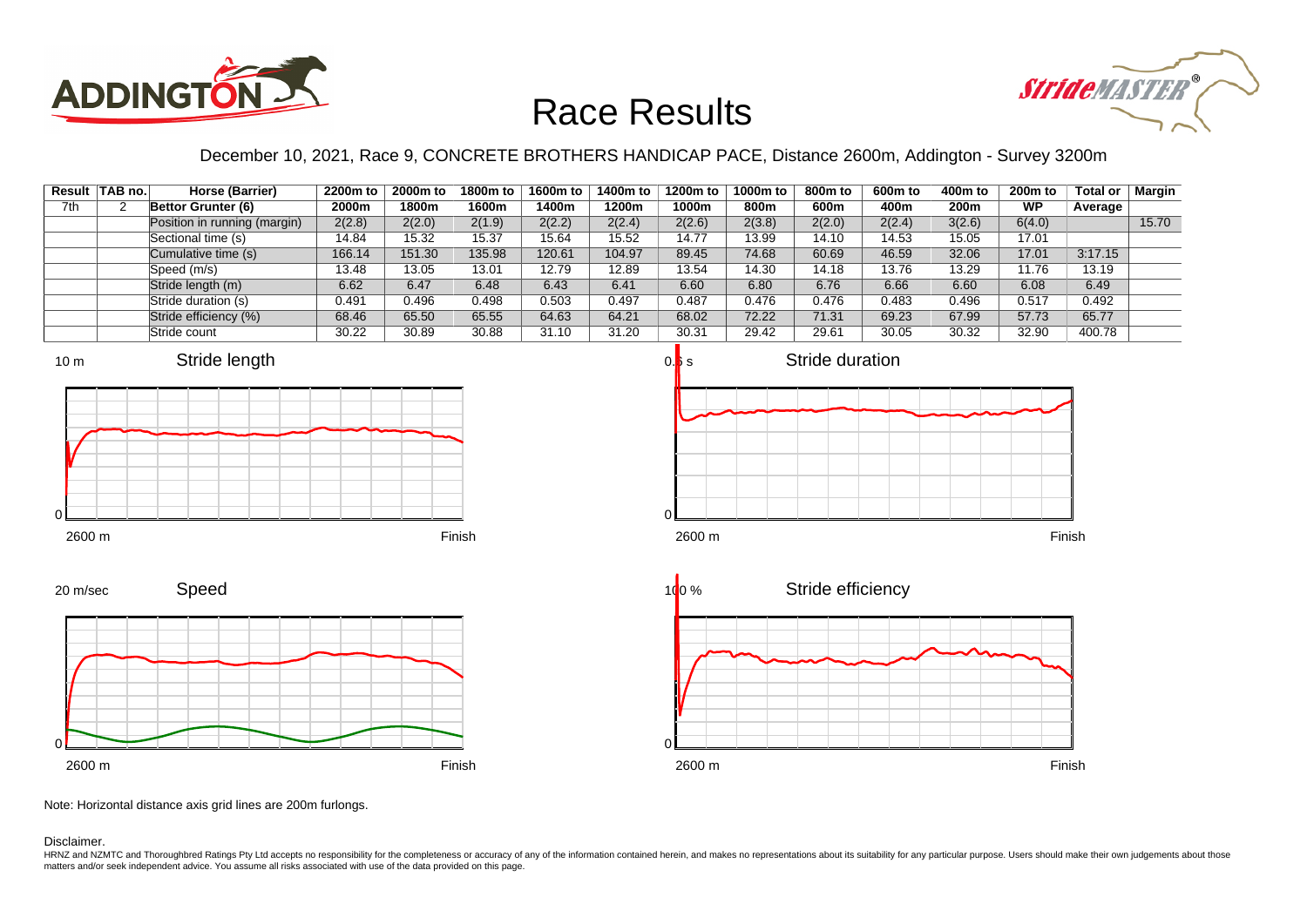



#### December 10, 2021, Race 9, CONCRETE BROTHERS HANDICAP PACE, Distance 2600m, Addington - Survey 3200m

|     | Result TAB no. | Horse (Barrier)              | 2600 to | 2400m to |
|-----|----------------|------------------------------|---------|----------|
| 8th | 7              | Deny Everythin (3)           | 2400m   | 2200m    |
|     |                | Position in running (margin) |         | 7(17.5)  |
|     |                | Sectional time (s)           | 18.91   | 14.56    |
|     |                | Cumulative time (s)          | 197.72  | 178.81   |
|     |                | Speed (m/s)                  | 10.58   | 13.74    |
|     |                | Stride length (m)            | 6.29    | 6.76     |
|     |                | Stride duration (s)          | 0.487   | 0.493    |
|     |                | Stride efficiency (%)        | 61.92   | 71.49    |
|     |                | Stride count                 | 31.77   | 29.57    |

Disclaimer.